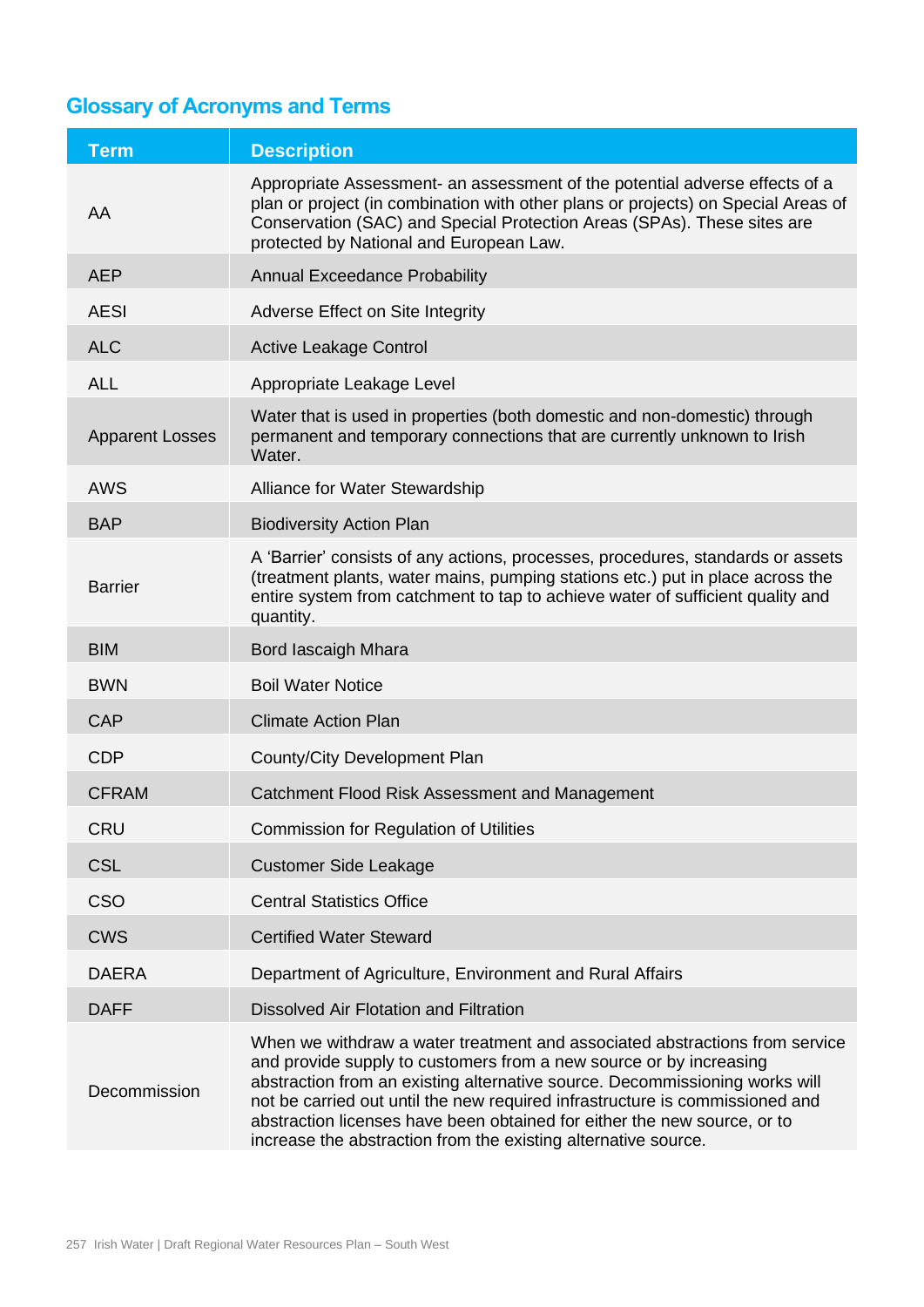| <b>Term</b>                            | <b>Description</b>                                                                                                                                                                          |
|----------------------------------------|---------------------------------------------------------------------------------------------------------------------------------------------------------------------------------------------|
| <b>Deficit</b>                         | When the Water Available for Use is lower than the volume which is required<br>(the demand).                                                                                                |
| Demand                                 | The volume of treated water required covering the volume required by<br>customers (both domestic and non-domestic demand), operational usage,<br>apparent losses and loses through leakage. |
| <b>Distribution</b><br>Network Leakage | Water losses across the public distribution network (excluding Customer Side<br>Leakage).                                                                                                   |
| <b>DHLGH</b>                           | Department of Housing, Local Government and Heritage                                                                                                                                        |
| <b>DHPLG</b>                           | Department of Housing, Planning and Local Government                                                                                                                                        |
| <b>DMA</b>                             | <b>District Metered Area(s)</b>                                                                                                                                                             |
| <b>DWD</b>                             | <b>Drinking Water Directive</b>                                                                                                                                                             |
| <b>DWR</b>                             | <b>Drinking Water Regulations</b>                                                                                                                                                           |
| <b>DWSP</b>                            | <b>Drinking Water Safety Plan</b>                                                                                                                                                           |
| <b>DYAA</b>                            | Dry Year Annual Average                                                                                                                                                                     |
| <b>DYCP</b>                            | <b>Dry Year Critical Period</b>                                                                                                                                                             |
| EAP                                    | <b>Environmental Action Plan</b>                                                                                                                                                            |
| <b>EBSD</b>                            | Economics of Balancing Supply and Demand                                                                                                                                                    |
| <b>Ecological Status</b>               | Classification of surface water bodies which is assessed by the abundance of<br>aquatic flora and fauna.                                                                                    |
| EIA                                    | <b>Environmental Impact Assessment</b>                                                                                                                                                      |
| <b>EPA</b>                             | <b>Environmental Protection Agency</b>                                                                                                                                                      |
| <b>ESB</b>                             | <b>Electricity Supply Board</b>                                                                                                                                                             |
| <b>ESL</b>                             | Eastern Strategic Link                                                                                                                                                                      |
| <b>EWS</b>                             | European Water Stewardship                                                                                                                                                                  |
| <b>FDC</b>                             | <b>Flow Duration Curve</b>                                                                                                                                                                  |
| <b>GDA</b>                             | <b>Greater Dublin Area</b>                                                                                                                                                                  |
| <b>GSI</b>                             | <b>Geological Survey Ireland</b>                                                                                                                                                            |
| <b>GWB</b>                             | <b>Groundwater Bodies</b>                                                                                                                                                                   |
| <b>GWDTE</b>                           | <b>Groundwater Dependent Terrestrial Ecosystem</b>                                                                                                                                          |
| Headroom                               | Headroom is the term given to a buffer in the SDB. It accounts for the<br>uncertainty with data and the assumptions used in the supply and demand<br>estimates and forecasts.               |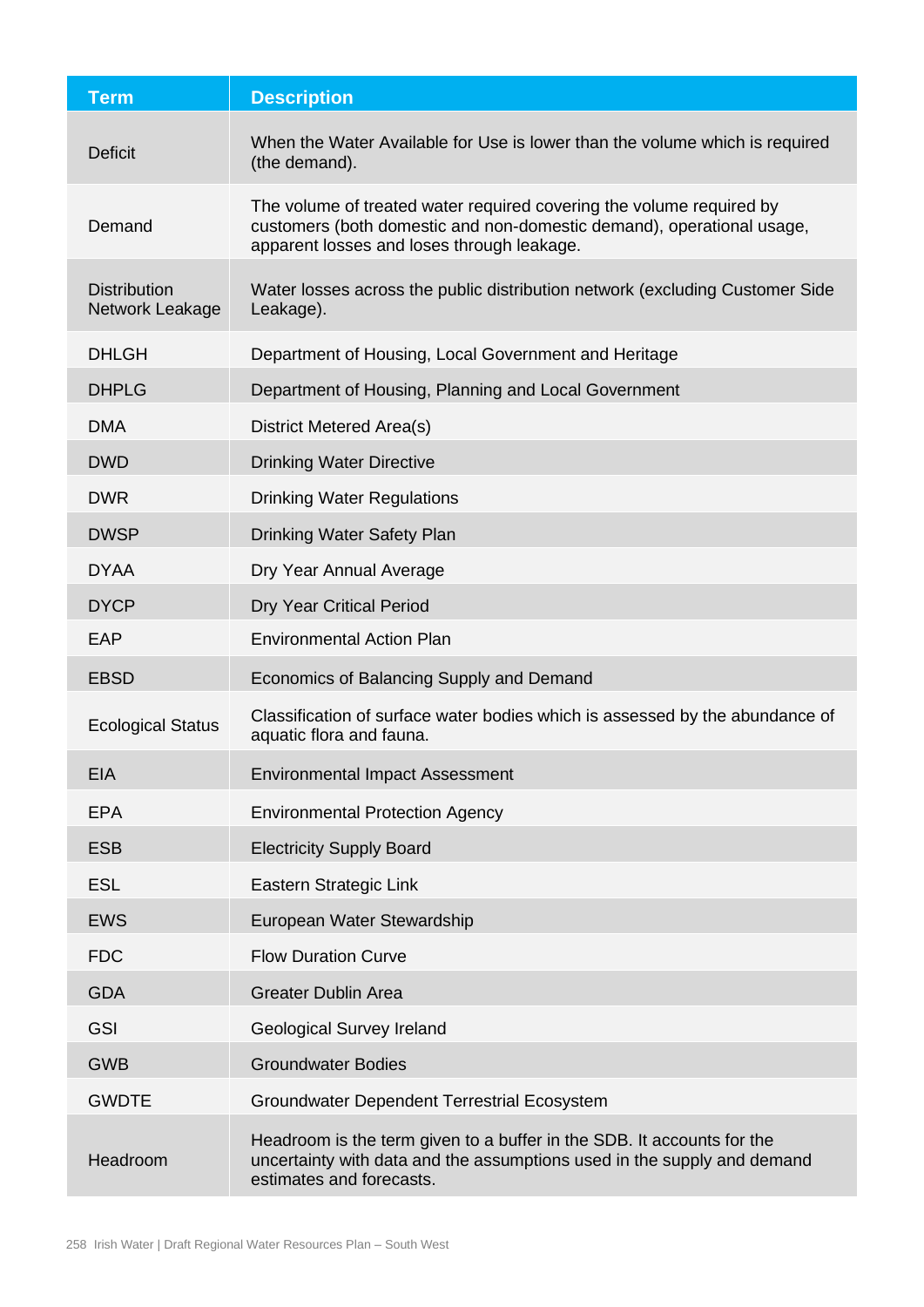| <b>Term</b>           | <b>Description</b>                                                                                                                                                                                                                                                                                                                                         |
|-----------------------|------------------------------------------------------------------------------------------------------------------------------------------------------------------------------------------------------------------------------------------------------------------------------------------------------------------------------------------------------------|
| <b>HSE</b>            | <b>Health Services Executive</b>                                                                                                                                                                                                                                                                                                                           |
| Hydrological<br>Yield | The amount of water that is available from a source be it a river, lake or<br>groundwater body. The hydrological yield is dependent on the size, location<br>and hydrological properties of the catchment or groundwater body.                                                                                                                             |
| <b>IBEC</b>           | Irish Business and Employers Confederation                                                                                                                                                                                                                                                                                                                 |
| <b>ICARUS</b>         | Irish Climate Analysis and Research Unit                                                                                                                                                                                                                                                                                                                   |
| <b>IDA</b>            | Industrial Development Authority Ireland                                                                                                                                                                                                                                                                                                                   |
| <b>IFI</b>            | <b>Inland Fisheries Ireland</b>                                                                                                                                                                                                                                                                                                                            |
| <b>INNS</b>           | <b>Invasive Non-Native Species</b>                                                                                                                                                                                                                                                                                                                         |
| <b>LAP</b>            | Local Area Plan                                                                                                                                                                                                                                                                                                                                            |
| <b>LAWPRO</b>         | <b>Local Authority Water Programme</b>                                                                                                                                                                                                                                                                                                                     |
| <b>LMS</b>            | Leakage Management System                                                                                                                                                                                                                                                                                                                                  |
| LoS                   | Level of Service- the frequency or return period of supply failure. For example,<br>if the LoS is stated as 1 in 50, as a consumer, you would only ever expect to<br>experience a supply failure due to water availability, on average, once every 50<br>years. That is, there would be a 2% chance of experiencing a supply failure in<br>any given year. |
| Lose Less             | Reducing water lost through leakage and improving the efficiency of our<br>distribution networks.                                                                                                                                                                                                                                                          |
| <b>LSE</b>            | <b>Likely Significant Effect</b>                                                                                                                                                                                                                                                                                                                           |
| <b>LWB</b>            | <b>Lake Water Bodies</b>                                                                                                                                                                                                                                                                                                                                   |
| <b>MASPs</b>          | Metropolitan Strategic Plans                                                                                                                                                                                                                                                                                                                               |
| <b>MCA</b>            | Multi-Criteria Analysis                                                                                                                                                                                                                                                                                                                                    |
| MI/d                  | Mega litres per day                                                                                                                                                                                                                                                                                                                                        |
| <b>NAF</b>            | <b>National Adaptation Framework</b>                                                                                                                                                                                                                                                                                                                       |
| <b>NAP</b>            | <b>National Adaptation Plan</b>                                                                                                                                                                                                                                                                                                                            |
| <b>NBS</b>            | <b>Nature Based Solutions</b>                                                                                                                                                                                                                                                                                                                              |
| <b>NDP</b>            | National Development Plan                                                                                                                                                                                                                                                                                                                                  |
| <b>NIS</b>            | Natura Impact Statement                                                                                                                                                                                                                                                                                                                                    |
| <b>NFGWS</b>          | National Federation of Group Water Schemes                                                                                                                                                                                                                                                                                                                 |
| <b>NHA</b>            | National Heritage Area                                                                                                                                                                                                                                                                                                                                     |
| <b>NOM</b>            | <b>Natural Organic Matter</b>                                                                                                                                                                                                                                                                                                                              |
| <b>NPDWAG</b>         | National Pesticides and Drinking Water Action Group                                                                                                                                                                                                                                                                                                        |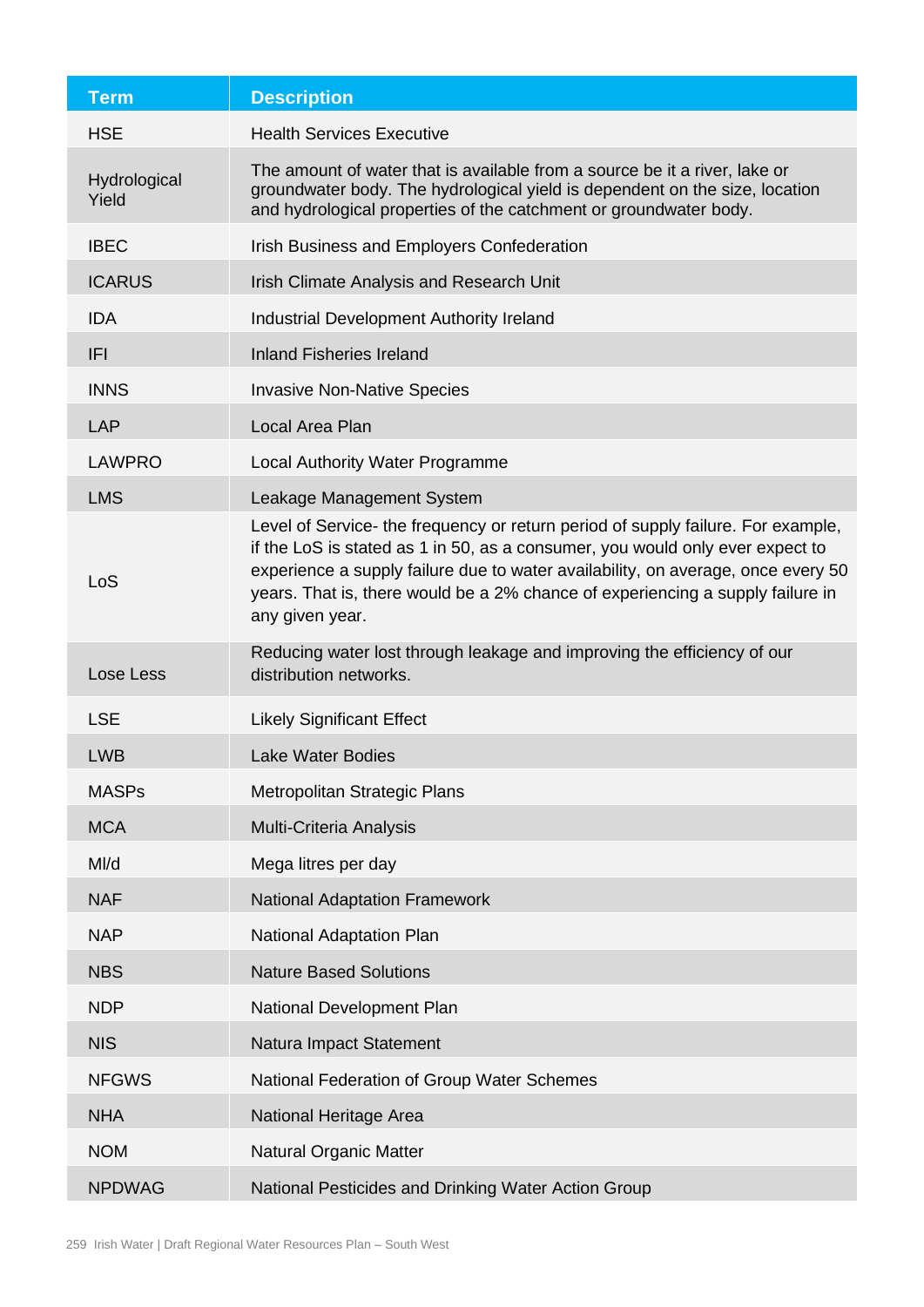| <b>Term</b>                 | <b>Description</b>                                                                                                                                                                                                                    |
|-----------------------------|---------------------------------------------------------------------------------------------------------------------------------------------------------------------------------------------------------------------------------------|
| <b>NPF</b>                  | <b>National Planning Framework</b>                                                                                                                                                                                                    |
| <b>NPO</b>                  | <b>National Policy Objective</b>                                                                                                                                                                                                      |
| <b>NPV</b>                  | <b>Net Present Value</b>                                                                                                                                                                                                              |
| <b>NPWS</b>                 | <b>National Parks and Wildlife Service</b>                                                                                                                                                                                            |
| <b>NRR</b>                  | Natural Rate of Rise of Leakage                                                                                                                                                                                                       |
| <b>NWRP</b>                 | <b>National Water Resources Plan</b>                                                                                                                                                                                                  |
| <b>NYAA</b>                 | Normal Year Annual Average                                                                                                                                                                                                            |
| <b>OPR</b>                  | Office of the Planning Regulator                                                                                                                                                                                                      |
| <b>ORS</b>                  | <b>Old Red Sandstone</b>                                                                                                                                                                                                              |
| <b>OPW</b>                  | <b>Office of Public Works</b>                                                                                                                                                                                                         |
| PA                          | Preferred Approach                                                                                                                                                                                                                    |
| <b>PCC</b>                  | Per Capita Consumption                                                                                                                                                                                                                |
| Preferred<br>Approach       | The solution or combination of solutions that are assessed as the most<br>effective in meeting the objectives of the National Water Resources Plan.                                                                                   |
| Progressibility             | Criterion to assess relative difference between options, and how progressible<br>different options may be.                                                                                                                            |
| <b>RAL</b>                  | Remedial Action List – a register of public water supplies that are in need of<br>corrective action, usually at a water treatment plant. The EPA requires Irish<br>Water to complete an action programme for each supply on the list. |
| Q95                         | The flow in a river equaled or exceeded 95% of the time.                                                                                                                                                                              |
| <b>Raw Water</b><br>Quality | The chemical characteristics or quality of the water in the<br>river/lake/groundwater source before it is treated.                                                                                                                    |
| <b>RBMP</b>                 | River Basin Management Plan                                                                                                                                                                                                           |
| <b>RPO</b>                  | <b>Regional Policy Objective</b>                                                                                                                                                                                                      |
| <b>RSES</b>                 | Regional Spatial and Economic Strategy                                                                                                                                                                                                |
| <b>RWB</b>                  | <b>River Water Bodies</b>                                                                                                                                                                                                             |
| <b>RWRP</b>                 | Regional Water Resources Plan                                                                                                                                                                                                         |
| <b>SA</b>                   | <b>Study Area</b>                                                                                                                                                                                                                     |
| <b>SAC</b>                  | Special Area of Conservation                                                                                                                                                                                                          |
| <b>SDB</b>                  | <b>Supply Demand Balance</b>                                                                                                                                                                                                          |
| <b>SEA</b>                  | <b>Strategic Environmental Assessment</b>                                                                                                                                                                                             |
| <b>SEAI</b>                 | Sustainable Energy Authority of Ireland                                                                                                                                                                                               |
| <b>SELL</b>                 | Sustainable Economic Level of Leakage                                                                                                                                                                                                 |